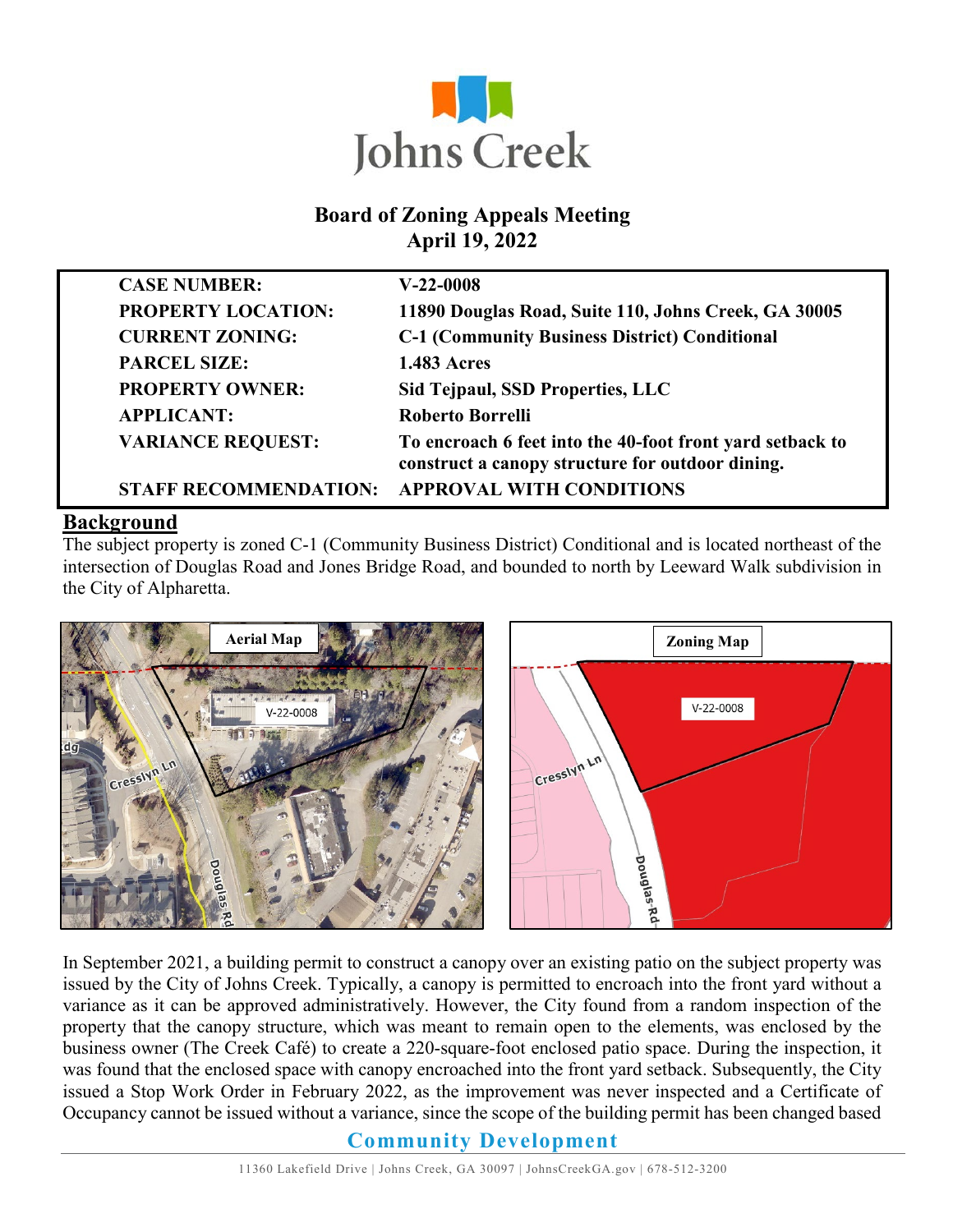on the actions of the applicant to enclose the outdoor patio area with canopy. The improvement to the site is now considered to be a building addition and not just an installation of a canopy over an existing patio, and a variance to encroach 6 feet into the 40-foot front yard setback is required for the Applicant to maintain the enclosed outdoor patio area with canopy as shown in the pictures below.



## **Applicable Code Requirement**

City of Johns Creek Code of Ordinances, Appendix A – Zoning, Article IX: Community Business Districts, Section 9.1. - C-1 Community Business District.

*9.1.3. Development Standards.*

B. Minimum Front Yard: 40 feet

### **Variance Request**

The Applicant is requesting a variance to encroach 6 feet into the 40-foot front yard setback (blue dash line) to maintain the 220 square-foot canopy enclosure on the outdoor patio (in yellow).

### **Variance Review Criteria**

Zoning Ordinance Section 22.3.1 lists the following considerations for granting a variance:

- a. Relief, if granted, would be in harmony with, or, could be made to be in harmony with, the general purpose and intent of the Zoning Ordinance; or
- b. The application of the particular provision of the Zoning Ordinance to a particular piece of property, due to extraordinary and exceptional conditions pertaining to that property because of its size, shape, or topography, would create an unnecessary hardship for the owner while causing no detriment to the public.

### **Staff Analysis**

Front yard setbacks have been established for all commercial zoning districts to ensure adequate separation between streets, sidewalks and structures are maintained to provide a uniform appearance, screen surface parking lots and minimize visual impacts related to use of structures. The subject property as it exists will not be significantly altered by the enclosed canopy area as the existing patio was not expanded. Additionally, the